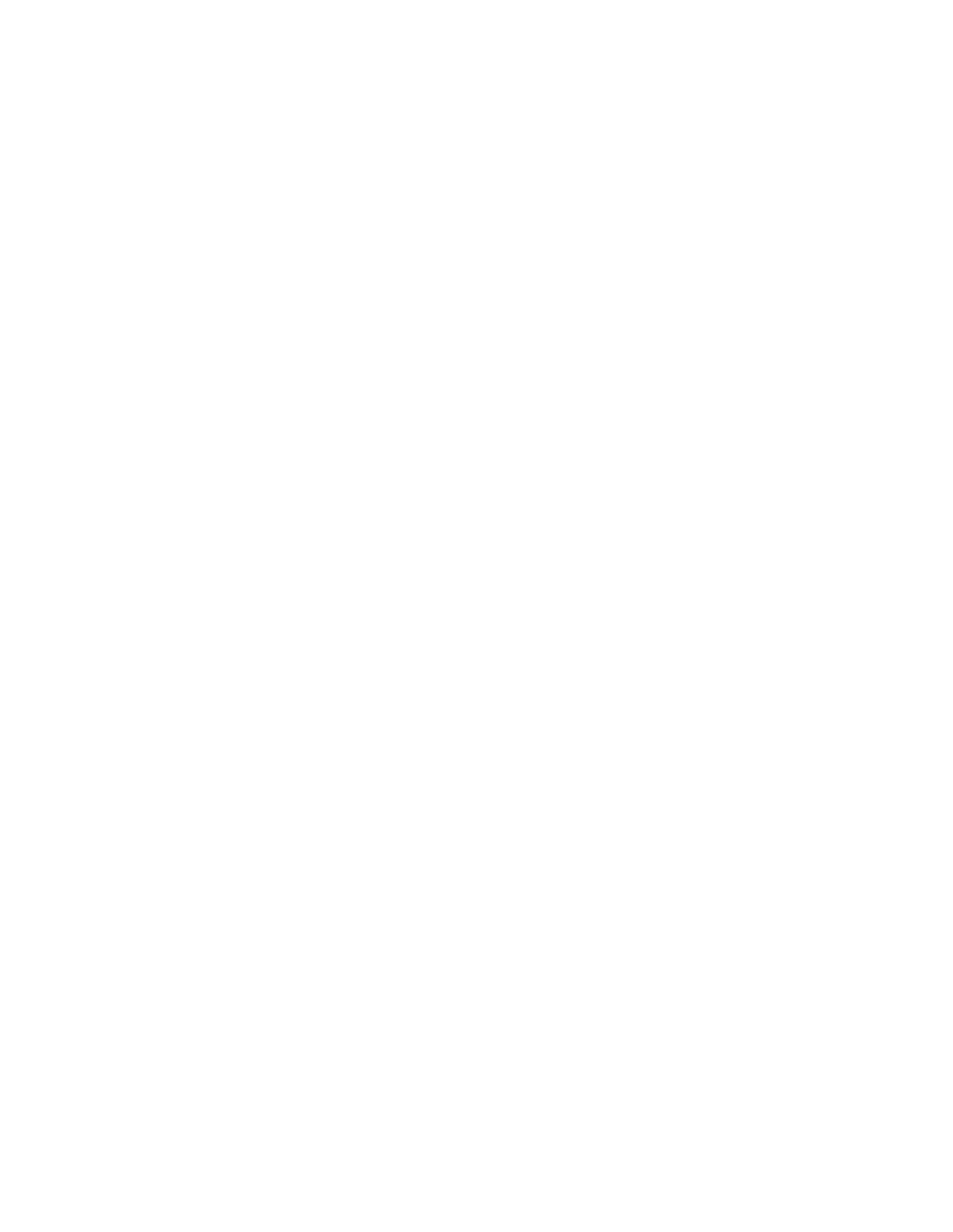

# **Instructions for PA Schedule G-L**

PA-40/PA-41 G-L IN (EX) 10-20<br>
PA-40/PA-41 G-L IN (EX) 10-20

# **WHAT'S NEW**

The instructions for PA Schedule G-L have been updated to follow the department's standard formatting and branding. Additional section headings and instructions for Purpose of the Schedule, Recording Dollar Amounts, Who Must Complete, Definitions, and Examples have been added while various other areas have been revised or reorganized to provide additional information or clarity to the instructions. In addition, the form is now divided into sections rather than parts to conform to a new department standard required as part of a branding initiative.

# **GENERAL INFORMATION**

#### **PURPOSE OF SCHEDULE**

Use PA Schedule G-L to calculate and report the amount of resident credit claimed for income tax, wage tax or other tax (measured by gross or net earned or unearned income) paid to another state when the other state imposes its tax on income also subject to PA personal income tax in the same taxable year. Pennsylvania resident individuals, estates and trusts may use PA Schedule G-L when they have income in any class of income that is also subject to tax in any other state. However, the same income cannot be taxable in more than one other state.

# **RECORDING DOLLAR AMOUNTS**

Show money amounts in whole-dollars only. Eliminate any amount less than \$0.50 and increase any amount that is \$0.50 or more to the next highest dollar.

# **WHO MUST COMPLETE**

PA resident and part-year resident individual taxpayers and PA resident estates and trusts must complete and include PA Schedule G-L with an originally filed PA-40, Personal Income Tax Return or PA-41, Fiduciary Income Tax Return, when reporting a resident credit on Line 22 of the PA-40 or Line 15 of the PA-41.

# **GENERAL INSTRUCTIONS**

#### **AMOUNT OF CREDIT**

If claiming a resident credit or out-of-state credit, the credit is the lesser amount of:

- The tax due to the other state (as may be adjusted), or
- The tax credit calculated using the PA classified taxable income earned, received or realized in the other state

multiplied by the Pennsylvania tax rate of 3.07 percent (0.0307).

#### **DOCUMENTATION REQUIRED TO SUPPORT THE CREDIT**

If including PA Schedule G-L with a PA-40 or PA-41 return, some or all of the following documents are required to be submitted with the PA-40 or PA-41 when filed:

- Copies of Schedules G-L for each state where the credit is claimed.
- Copies of the income tax returns filed with the other states.
- A copy of each Form W-2 (if available) that shows any compensation that the other states taxed or a statement that shows how the compensation in the other states was determined.
- Copies of PA Schedules RK-1 showing the amount of resident credit or out-of-state credit passed through to the shareholder along with the statement showing the shareholder's proportionate share of the income subject to tax by class of income, tax paid and resident credit for each state. See the instructions for PA S corporations returns for additional information.
- A copy of a statement from the partnership or limited liability company showing the amount of the partner or member's proportionate share of income subject to tax by class of income, tax paid and resident credit for each state. See the instructions for partnership returns for additional information.
- Copies of the other state's domicile rule, law or regulations if interest and/or dividend income is claimed as income subject to tax in another state.

See Examples 3, 4 and 6 in the EXAMPLES part of these instructions for additional information.

#### **PA S CORPORATIONS, PARTNERSHIPS AND LIMITED LIABILITY COMPANIES**

When a PA S corporation, partnership or limited liability company (pass-through entity) files (a) composite return(s) (or other tax returns) on behalf of its shareholders, partners or members (owners) for other states, the pass-through entity should determine the resident credit(s) and/or out-of-state credit(s) it reports in the same manner as on PA Schedule G-L and should include (a) copy(ies) of the tax return(s) it files in the other state(s) with the PA-20S/PA-65, PA S Corporation/Partnership Information Return. The proportionate share of each owners' resident credit(s) or out-of-state credit(s) should then be reported on Lines 8 and 9, respectively, of the PA-20S/PA-65 Schedule RK-1, Resident Shareholder/Partner/Member Pass Through Income, Loss and Credits.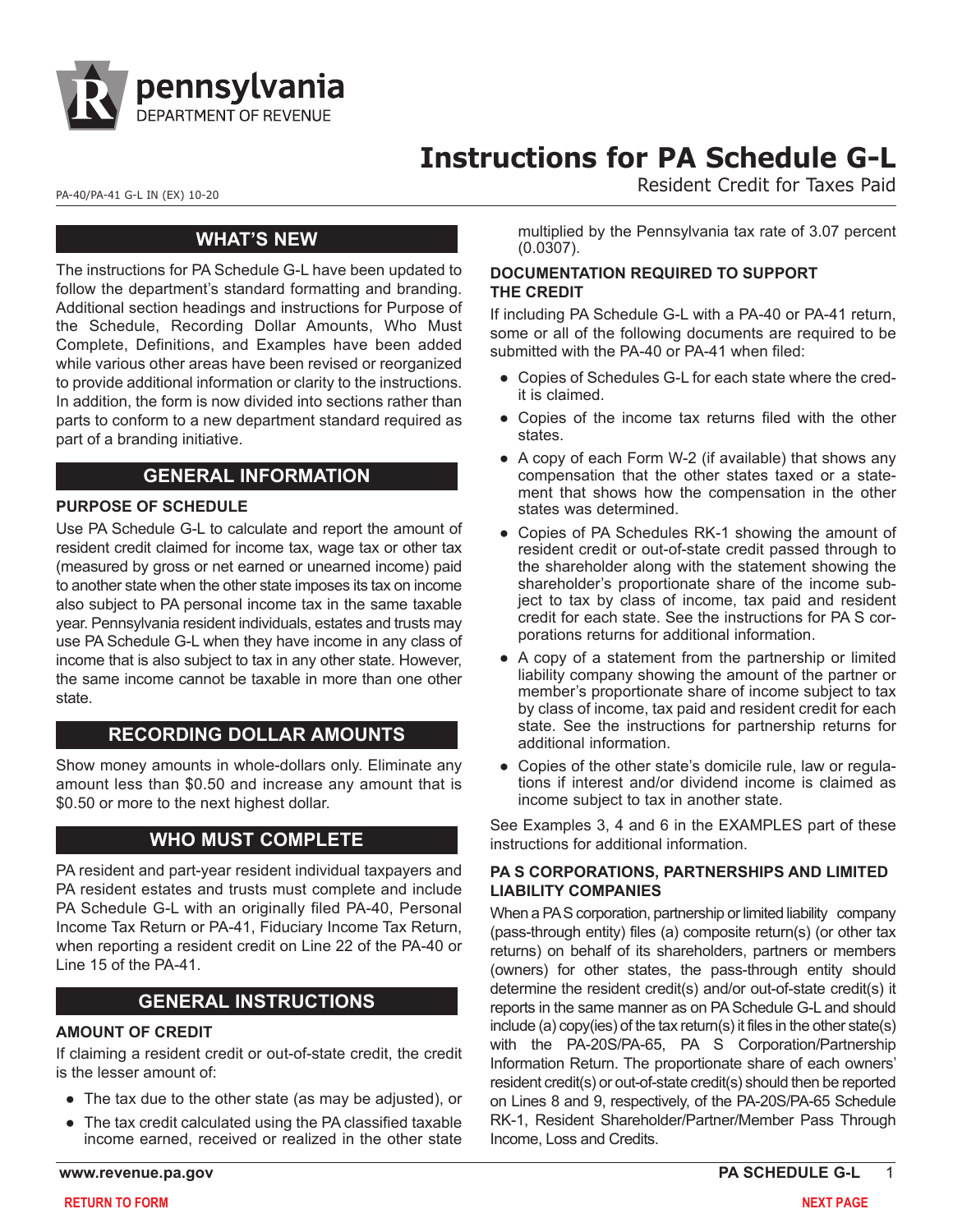When a resident credit and/or an out-of-state credit is passed through to an owner of a pass-through entity, the pass-through entity should also provide a Statement of Resident Credits for Owners of a Pass-Through Entity to each resident owner. The statement should report the name of each state and the resident owner's proportionate share of:

- The income subject to tax in each state by class of income;
- The tax paid in each state; and
- The credit amount calculated for each state.

See the example Statement of Resident Credits for Owners of a Pass-Through Entity found at the end of the Schedule G-L instructions.

For PA S Corporations, include both the breakdown of æ the resident credit and out-of-state credit information (if applicable) on the same statement provided to resident shareholders.

#### **OTHER DOCUMENTATION**

The department may also require additional documentation at a later date to support the credit. Documents such as (but not limited to) checks, money orders, composite or entity returns for taxes paid on behalf of shareholders or partners and other related documents to substantiate income taxes paid or the amount of tax reported to the other states as due or payable may be requested.

#### **LIMITATIONS**

Taxpayers with resident credits for more than one state must file and calculate the resident credit for each state on a separate Schedule G-L. Taxpayers may not add the income subject to tax and tax paid for each state and report the amounts on one Schedule G-L as each state's credit must be determined separately to verify the credit for each state is the lesser of the tax paid or due in the other state or 3.07 percent of the income subject to tax in the other state.

The resident credit calculation on Schedule G-L limits the amount of allowable credit when the income subject to tax in a class of income in another state is greater than the income subject to tax in Pennsylvania in the same class of income. Taxpayers with multiple Schedules G-L must also perform a secondary calculation outside of the calculation for each individual state to make sure that the overall income subject to tax in one or more classes of income for all the states is not greater than the income subject to tax in Pennsylvania for the same class or classes of income. See the Credit Limitations Instructions after the instructions for Line 2j for additional information. See Examples 1 and 2 in the EXAMPLES part of these instructions for additional information.

An estate or trust may earn a resident credit for taxes paid to other states. However, the resident credit earned by an estate or trust may not be passed through by the estate or trust to a Pennsylvania resident beneficiary. See Example 5 in the EXAMPLES part of these instructions for additional information.

# **DEFINITIONS**

#### **CLASS OF INCOME**

The category of income as reported on Line 1c through Line 8 of the PA-40, Personal Income Tax Return, or Lines 1 through 6 of the PA-41, Fiduciary Income Tax Return, and reflected on Lines 2c through 2j of PA Schedule G-L.

#### **INCOME SOURCE**

The name of the employer, partnership, S corporation, limited liability company, estate or trust that has income subject to tax in another state.

#### **INCOME SUBJECT TO TAX**

Income subject to tax refers to the income taxable in the other state using the other states rules to calculate the income. However, this amount does not utilize itemized deductions or exemptions or mean taxable income of the other state.

#### **INCOME TAX RETURN FILED WITH THE OTHER STATE**

An income tax return filed with the other state refers to an actual tax return filed on behalf of the individual, estate or trust, taxpayer in the other state. The return must show the income subject to tax in the other state and the calculated amount of income tax due on that income. Although documents reflecting the income and tax paid to another state may be required to be provided with the other state's return in order for the department to determine the correct credit amount, an income tax return filed with the other state does not include copies of W-2s, Schedule K-1s or other documents showing income and tax withholding for the other state.

#### **OUT-OF-STATE CREDIT**

The credit amount for income tax paid at the PA S corporation entity level to another state. The credit amount is reported to a PA resident shareholder on Line 9 of the PA-20S/PA-65 Schedule RK-1. The PA resident shareholder should also receive a Statement of Resident Credits for Owners of a Pass-Through Entity. The statement shows the shareholder's proportionate share of the income subject to tax by class of income, tax paid and out-of-state credit for the state.

#### **PASS-THROUGH ENTITY**

A pass-through entity is a partnership, S corporation or limited liability company. Estates and trusts are not passthrough entities for Pennsylvania personal income tax purposes. Resident credits earned by an estate or trust from taxes paid in another state by the trust or as a result of ownership in a pass-through entity may not be distributed to and claimed by beneficiaries of an estate or trust if the income from the pass-through entities is distributed to them by the estate or trust.

#### **RESIDENT CREDIT**

The credit amount for taxes paid to other states reported on:

 ● Line 22 of the PA-40, Personal Income Tax Return, on behalf of an individual taxpayer; or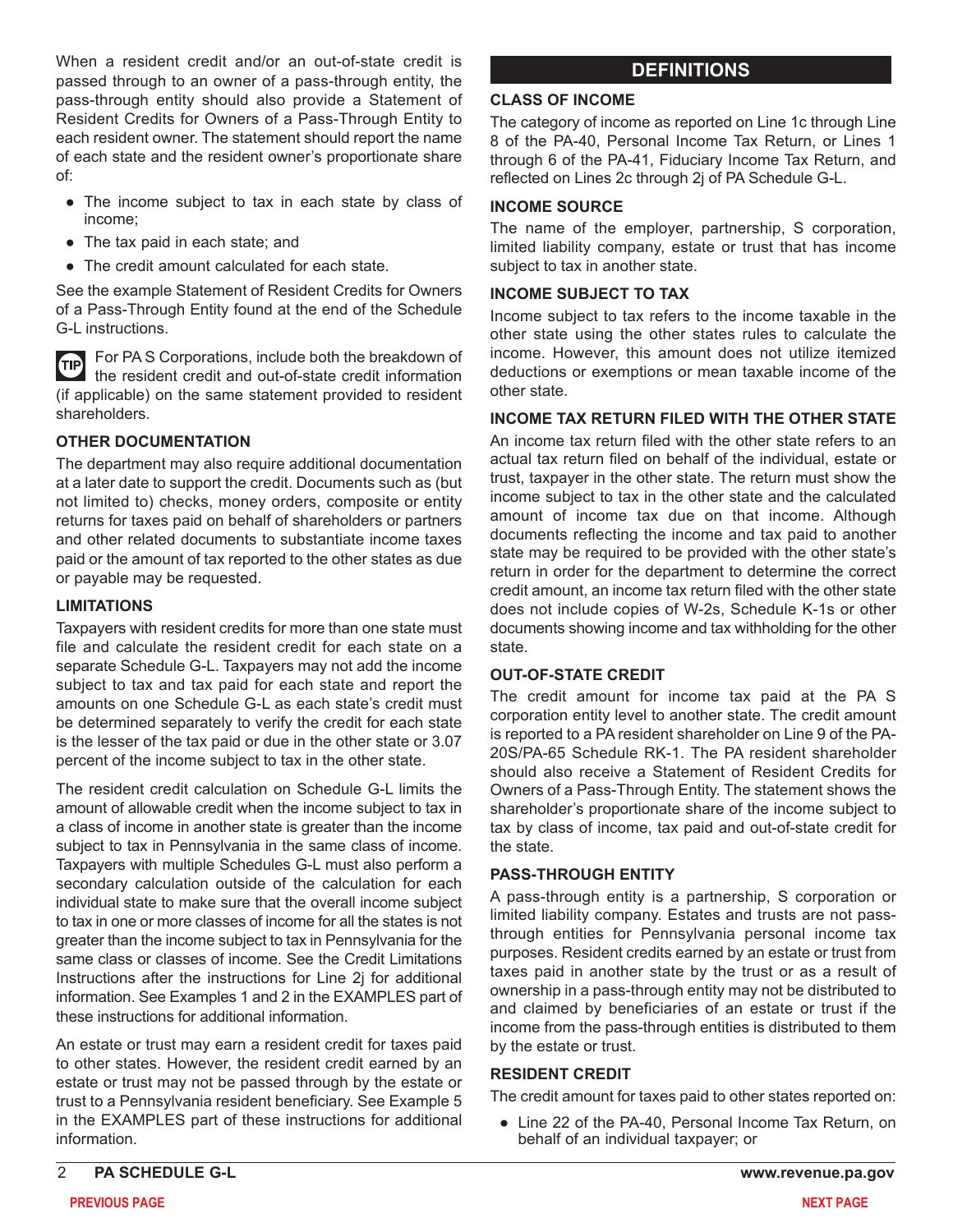- Line 15 of the PA-41, Fiduciary Income Tax Return, on behalf of an estate or trust taxpayer.
- Line 8 of the PA-20S/PA-65 Schedule RK-1 on behalf of a PA S corporation shareholder.

It also refers to the credit amount for taxes paid to other states on composite returns filed on behalf of partners in a partnership and reported to PA resident partners on the Statement of Resident Credits for Owners of a Pass-Through Entity. The statement shows the partner's proportionate share of the income subject to tax by class of income, tax paid and resident credit for each state.

# **SPOUSE**

The individual listed second on a PA-40, Personal Income Tax Return.

# **STATE**

For purposes of determining a resident credit, a state means any state or commonwealth of the United States, the District of Columbia, the Commonwealth of Puerto Rico and any territory or possession of the United States. A resident credit may not be obtained for taxes paid to any foreign government or for any local tax subdivision within a state.

#### **TAXPAYER**

The primary taxpayer or spouse included on a PA-40, Personal Income Tax Return or the estate or trust included on a PA-41, Fiduciary Income Tax Return.

# **SCHEDULE INSTRUCTIONS**

# **IDENTIFICATION INFORMATION**

#### **NAME**

For PA-40, Personal Income Tax Returns, enter the name of the taxpayer or spouse who is claiming the resident credit. Taxpayers using the "Married Filing Jointly" status may not claim the credit on a joint basis for any classes of income. Separate PA Schedules G-L must be prepared to report the income for a taxpayer and spouse for all classes of income represented on PA Schedule G-L.

For PA-41, Fiduciary Income Tax Returns, enter the name of the estate or trust.

#### **SSN/FEIN**

Enter the Social Security number (SSN) of the taxpayer if the resident credit calculation is for the primary taxpayer. Enter the spouse's SSN if the resident credit calculation is for the spouse.

Enter the federal Employer Identification Number (FEIN) of the estate or trust.

# LINE INSTRUCTIONS

# SECTION I

#### **CALCULATION OF THE CREDIT**

Complete Section I for each state where a resident credit for taxes paid to another state is claimed or calculated for a taxpayer, spouse, estate or trust.

Individual taxpayers with amounts reported for Line 10, Other Deductions, of the PA-40, Personal Income Tax Return, must follow the Special Instructions for Taxpayers Reporting Amounts on PA-40 Line 10, Other Deductions, in addition to the Column A instructions for Lines 2c through Line 2j. See Example 2 in the Examples part of these instructions for additional information.

# **LINE 1**

#### **NAME OF OTHER STATE**

Enter the name of the other state to which the income tax was owed or paid. A separate PA Schedule G-L should be filed for each state in which a resident credit is claimed. Do not enter Pennsylvania.

#### **CREDIT FROM A PASS-THROUGH ENTITY**

If the credit claimed for a state is listed as part of the credit shown on Line 8 or Line 9 of a PA S corporation PA Schedule RK-1, fill in the oval. Also fill in the oval if the credit being claimed for a state is listed as part of the credit on a Statement of Resident Credits for Owners of a Pass-Through Entity from a partnership or limited liability company. All other data as required by the instructions and the name of the entity in Section II of the PA Schedule G-L must be entered.

# **LINE 2a**

# **COMPENSATION**

**COLUMN A**

If a taxpayer or spouse has compensation subject to tax in another state, enter only the amount included in the PA-40 Line 1a amount for the taxpayer or spouse. Although a taxpayer and spouse may file a joint return, they must complete separate PA Schedules G-L and report only the income attributable to the name at the top of the PA Schedule G-L.

# **COLUMN B**

If there is compensation subject to tax in another state, enter the amount of gross compensation subject to tax in the other state from the other state's return. Include a copy of Form W-2 and/or other documentation supporting the position that compensation is subject to tax in the other state. In order to determine if the credit is allowable, taxpayers and their spouses must complete the worksheet in Section II to show the sources and amounts of income subject to tax for each state and source, even if from only one source. If Form W-2 shows an amount different than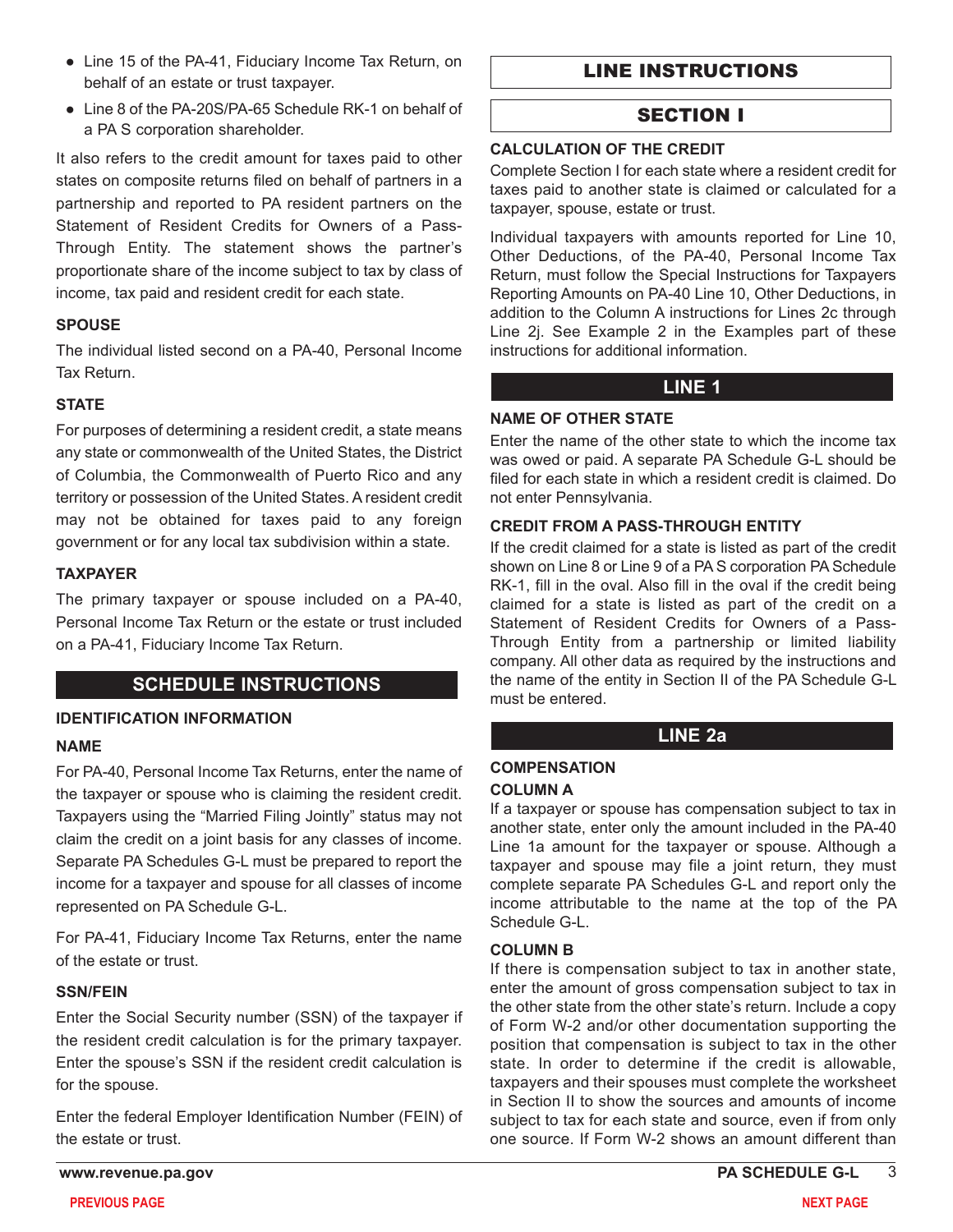the amount of compensation reported on the return as taxable to the other state, include a copy of the other state's apportionment schedule or a copy of a supplementary statement illustrating how the compensation subject to tax on the return for the other state was determined. If the amount of compensation shown on the W-2 is greater than the amount of compensation reported as subject to tax on the return for the other state, the amount reported on the return must be used.

#### **COLUMN C**

No entry is required.

# **LINE 2b**

#### **UNREIMBURSED BUSINESS EXPENSES**

#### **COLUMN A**

If Line 2a, Column A, is completed and the taxpayer or spouse claimed unreimbursed business expenses, enter the amount of the taxpayer or spouse's unreimbursed business expenses included in Line 1b of the PA-40. Enter only the unreimbursed business expenses attributable to the name at the top of the PA Schedule G-L.

#### **COLUMN B**

No entry is required.

#### **COLUMN C**

No entry is required.

#### **LINE 2c**

#### **NET COMPENSATION**

#### **COLUMN A**

Subtract Line 2b from Line 2a. Enter the result here.

#### **COLUMN B**

Enter the amount from Line 2a.

#### **COLUMN C**

Compare Column A with Column B and enter the lesser of the two amounts here. See the Credit Limitation instructions following the instructions for Line 2j and Examples 1 and 2 in the EXAMPLES part of these instructions for additional information.

# **LINE 2d & 2e**

# **INTEREST AND DIVIDENDS**

#### **COLUMN A**

For individual taxpayers, enter only the amount included in the PA-40 Line 2 amount for the taxpayer or spouse on Line 2d and/or enter only the amount included in the PA-40 Line 3 amount for the taxpayer or spouse on Line 2e.

#### **COLUMN B**

Federal law prohibits states from taxing nonresidents on intangible income such as interest and dividend income. However, some states have a commercial domicile rule which permits them to allocate intangible income to their state if the business has operations located in the state.

Therefore, unless the state listed on Line 1 has the commercial domicile rule, a resident credit for taxes paid to another state for interest and dividend income cannot be claimed. If there is interest or dividend income earned by a business or rental property that is subject to tax in another state, the interest or dividend income must be classified as Net Income or Loss from the Operation of a Business, Profession, or Farm or as Net Income or Loss from Rents, Royalties, Patents and Copyrights in Pennsylvania in order to claim a resident credit on that income. See the PA Personal Income Tax Guide – Net Income (Loss) from the Operation of a Business, Profession or Farm section for additional information regarding Commercial Income Generated by Investment of Working Capital. If the other state has the commercial domicile rule, enter the amount of interest and dividend income subject to tax in the other state. Documentation supporting the other state's regulations or laws regarding the commercial domicile rule must be provided in addition to the other state's return.

#### **COLUMN C**

Compare the amounts from Columns A and B. Enter the lesser of the two amounts here.

#### **ESTATES AND TRUSTS ONLY**

#### **COLUMN A**

For estates and trusts, Line 1 of the PA-41, also includes Gambling and Lottery Winnings. If an estate or trust has interest or gambling and lottery winnings subject to tax in another state, enter the amount of Interest Income and Gambling and Lottery Winnings from PA-41 Line 1 on Line 2d. If an estate or trust has dividends subject to tax in another state, enter the amount of dividends from PA-41 Line 2 on Line 2e.

#### **COLUMN B**

As noted above, federal law prohibits states from taxing nonresidents on intangible income such as interest and dividend income. However, some states have a commercial domicile rule which permits them to allocate intangible income to their state if the business has operations located in the state. If the other state has the commercial domicile rule, enter the amount of interest and dividend income subject to tax in the other state on Line 2d or 2e, respectively. Documentation supporting the other state's regulations or laws regarding the commercial domicile rule must be provided in addition to the other state's return. If there is income from gambling and lottery winnings subject to tax in another state, enter the amount of income from the other state's return. Do not reverse the other state's adjustments to income as a result of its allowance of additional deductions or expenses. If the other state taxes gambling and lottery winnings earned by the estate or trust, include them in the amount for Line 2d.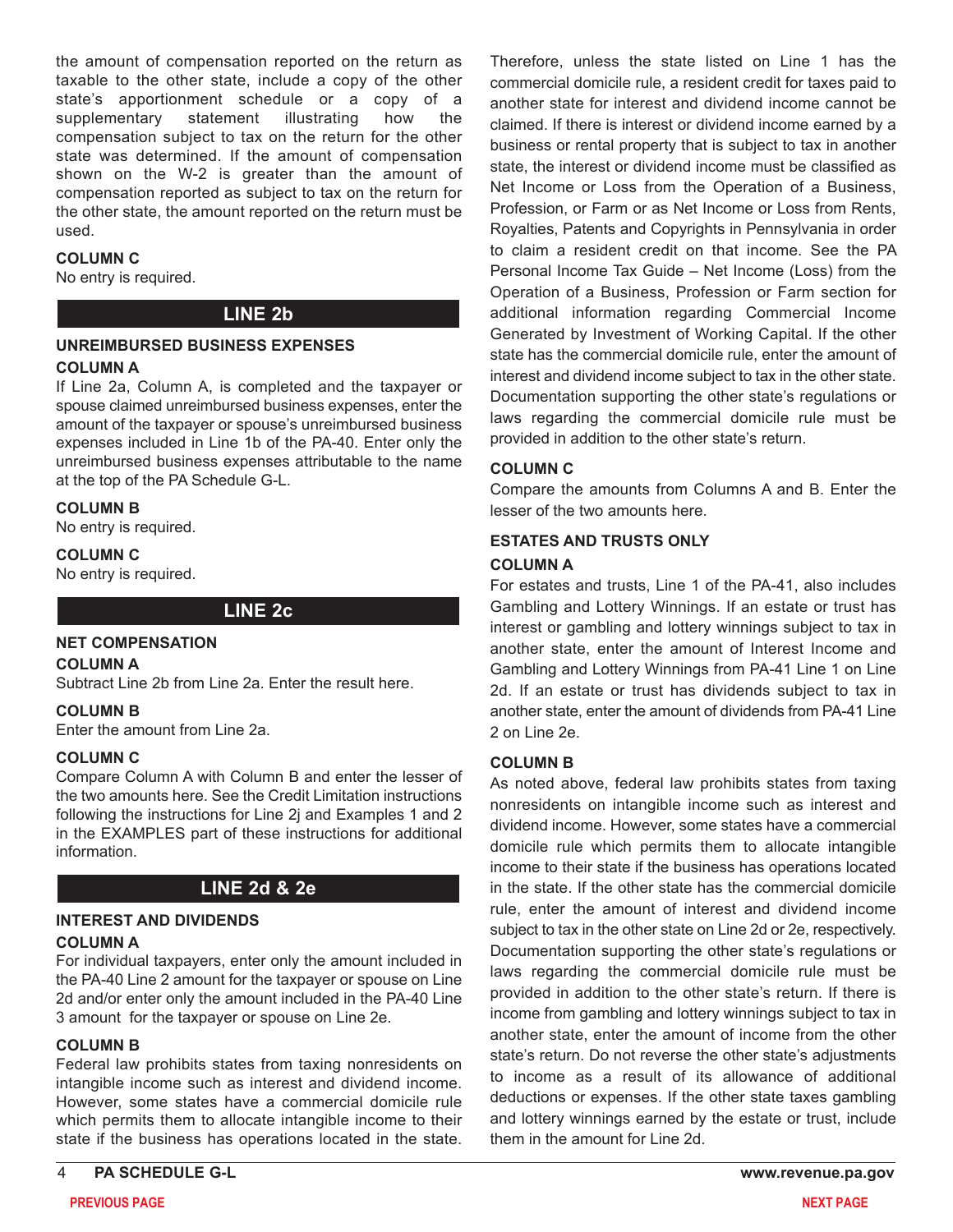#### **COLUMN C**

Compare the amounts from Columns A and B. Enter the lesser of the two amounts here.

# **LINE 2f**

#### **NET INCOME FROM THE OPERATION OF A BUSINESS, PROFESSION OR FARM COLUMN A**

If a taxpayer or spouse has income from the operation of a business, profession or farm subject to tax in another state, enter only the amount included in the PA-40 Line 4 amount for the taxpayer or spouse. Although a taxpayer and spouse may file a joint return, they must complete separate PA Schedules G-L and report only the income attributable to the name at the top of the PA Schedule G-L. For an estate or trust, enter the amount from PA-41 Line 3.

#### **COLUMN B**

If there is net income from the operation of a business, profession or farm subject to tax in another state, enter the amount of income from the other state's return. Do not reverse the other state's adjustments to income as a result of its allowance of additional deductions or expenses. In order to determine if the credit is allowable, taxpayers and their spouses must complete the worksheet in Section II to show the sources and amounts of income subject to tax for each state and source, even if from only one source. If any entity (PA Schedule C, partnership, limited liability company, PA S corporation, or joint venture) was jointly owned, enter only the taxpayer or spouse's portion of the income from the operation of a business, profession or farm subject to tax in the other state. To claim the credit for the spouse, a separate PA Schedule G-L must be filed.

#### **COLUMN C**

Compare Column A with Column B and enter the lesser of the two amounts here. If either amount is a (loss), enter zero in Column C. See the Credit Limitation instructions following the instructions for Line 2j and Examples 1 and 2 in the EXAMPLES part of these instructions for additional information.

# **LINE 2g**

#### **GAIN FROM THE SALE, EXCHANGE OR DISPOSITION OF PROPERTY**

#### **COLUMN A**

If a taxpayer or spouse has a gain from the sale, exchange or disposition of tangible property subject to tax in another state, enter only the amount included in the PA-40 Line 5 amount for the taxpayer or spouse. Although a taxpayer and spouse may file a joint return, they must complete separate PA Schedules G-L and report only those gains attributable to the name at the top of the PA Schedule G-L. For an estate or trust, enter the amount from PA-41 Line 4.

#### **COLUMN B**

If there is a gain from the sale, exchange or disposition of tangible property subject to tax in another state, enter the

amount of gain from the other state's return. Do not reverse the other state's adjustments to income as a result of its allowance of additional deductions or expenses. In order to determine if the credit is allowable, the worksheet in Section II must be completed to show the sources and amounts of the income subject to tax for each state and source, even if from only one source. If the property sold was jointly owned, enter only the taxpayer or spouse's portion of the gain subject to tax in the other state. To claim the credit for the spouse, a separate PA Schedule G-L must be filed.

#### **COLUMN C**

Compare Column A with Column B and enter the lesser of the two amounts here. If either amount is a (loss), enter zero in Column C. See the Credit Limitation instructions following the instructions for Line 2j and Examples 1 and 2 in the EXAMPLES part of these instructions for additional information.

# **LINE 2h**

# **INCOME FROM RENTS, ROYALTIES, PATENTS OR COPYRIGHTS**

#### **COLUMN A**

If a taxpayer or spouse has income from rents, royalties, patents or copyrights subject to tax in another state, enter only the amount included in the PA-40 Line 6 amount for the taxpayer or spouse. Although a taxpayer and spouse may file a joint return, they must complete separate Schedules G-L and report only the income attributable to the name at the top of the PA Schedule G-L. For an estate or trust, enter the amount from PA-41 Line 5.

#### **COLUMN B**

If there is income from rents, royalties, patents or copyrights subject to tax in another state, enter the amount of income from the other state's return. Do not reverse the other state's adjustments to income as a result of its allowance of additional deductions or expenses. In order to determine if the credit is allowable, taxpayers and their spouses must complete the worksheet in Section II to show the sources and amounts of the income subject to tax for each state and source, even if from only one source. If the entity (rental property, partnership, limited liability company, PA S corporation, joint venture) from which the income is reported was jointly owned, enter only the taxpayer's or spouse's portion of the income subject to tax in the other state. To claim the credit for the spouse, a separate PA Schedule G-L. must be filed.

#### **COLUMN C**

Compare Column A with Column B and enter the lesser of the two amounts here. If either amount is a (loss), enter zero in Column C. See the Credit Limitation instructions following the instructions for Line 2j and Examples 1 and 2 in the EXAMPLES part of these instructions for additional information.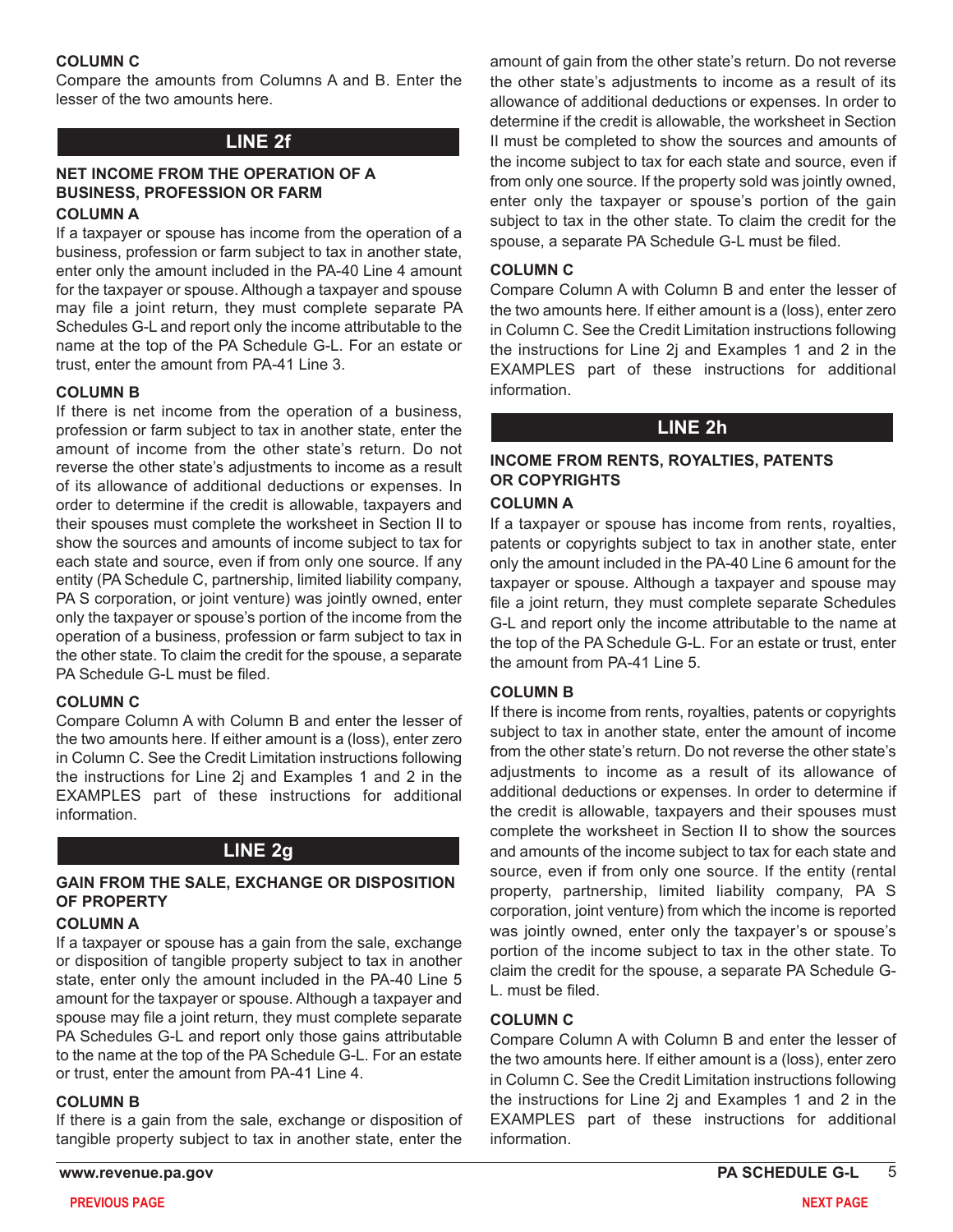# **LINE 2i**

#### **ESTATE OR TRUST INCOME**

#### **COLUMN A**

If a taxpayer or spouse has estate or trust income subject to tax in another state, enter the amount included in the PA-40 Line 7 amount for the taxpayer or spouse. Although a taxpayer and spouse may file a joint return, they must complete separate PA Schedules G-L and report only the income attributable to the name at the top of the PA Schedule G-L. For an estate or trust, enter the amount from PA-41 Line 6.

#### **COLUMN B**

If there is estate or trust income subject to tax in another state, enter the amount of income from the other state's return. Do not reverse the other state's adjustments to income as a result of its allowance of additional deductions or expenses. In order to determine if the credit is allowable, taxpayers and their spouses must complete the worksheet in Section II to show the sources and amounts of the income subject to tax for each state and trust, even if from only one trust. If the trust from which the income is reported was jointly owned, enter only the taxpayer or spouse's portion of the income subject to tax in the other state. To claim the credit for the spouse, a separate PA Schedule G-L must be filed.

#### **COLUMN C**

Compare Column A with Column B and enter the lesser of the two amounts here.

**CAUTIONS:** If the trust in which the taxpayer or  $\vert\Delta\vert$ spouse is a beneficiary is required to file a return for another state and includes the income as the trust's income rather than the beneficiary's income, the beneficiary cannot claim a credit for the income taxes paid by the trust on his or her PA-40. The credit can only be claimed on a PA resident trust tax return if the trust paid the tax on some or all of the same income. In addition, a trust cannot claim a resident credit for taxes paid to another state on income it does not distribute to a PA beneficiary when the income is considered to be distributed in the other state and tax is paid in the other state on a return filed by the beneficiary. See Example 5 in the EXAMPLES part of these instructions for additional information.

# **LINE 2j**

#### **GAMBLING AND LOTTERY WINNINGS COLUMN A**

If a taxpayer or spouse has income from gambling and lottery winnings subject to tax in another state, enter the amount included in the PA-40 Line 8 amount for the taxpayer or spouse. Although a taxpayer and spouse may file a joint return, they must complete separate Schedules G-L and report only the income attributable to the name at the top of the PA Schedule G-L. For estates and trusts, see the instructions for Lines 2d and 2e earlier.

#### **COLUMN B**

If there is income from gambling and lottery winnings subject to tax in another state, enter the amount of income from the

other state's return. Do not reverse the other state's adjustments to income as a result of its allowance of additional deductions or expenses. In order to determine if the credit is allowable, taxpayers and their spouses must complete the worksheet in Section II to show the sources and amounts of the income subject to tax for each state and source, even if from only one source. A taxpayer and spouse must report their gambling and lottery winnings income and taxes paid to other states on such income on separate PA Schedule G-L forms. To claim the credit for a spouse, a separate PA Schedule G-L must be filed.

#### **COLUMN C**

Compare Column A with Column B and enter the lesser of the two amounts here. If either amount is a (loss), enter zero in Column C. See the Credit Limitation instructions below for additional information.

#### **CREDIT LIMITATION INSTRUCTIONS**

If the Pennsylvania income reported in Column A for taxpayer or spouse reflects an amount that is smaller than the amount reported in Column B for the other state, an adjustment must be made to the tax paid amount on Line 4d.

In addition, if more than one PA Schedule G-L reports income subject to tax in any class of income for more than one other state, the amounts of income subject to tax for each class of income in the other states must be added together and compared to the income subject to tax in PA for each class of income for the taxpayer and/or spouse. If the total income subject to tax in all the states for any class of income exceeds the amount included in any class of income on the PA Schedule G-L for the taxpayer or spouse, an adjustment to the amount of income subject to tax in the class of income for one or more of the states must be made so that the total income does not exceed the amount of income subject to tax in PA for either the taxpayer or spouse. If an adjustment to income is made as a result of excess income in a class of income subject to tax in one or more states, an adjustment must also be made to the tax paid amount on Line 4d for the state(s).

For both limitations, see the instructions for and complete, Line 4d.

See Examples 1 and 2 in the EXAMPLES part of these instructions for additional information.

#### **SPECIAL INSTRUCTIONS FOR TAXPAYERS REPORTING AMOUNTS ON PA-40 LINE 10, OTHER DEDUCTIONS**

If a taxpayer or spouse claims a deduction on Line 10 of the PA-40, Personal Income Tax Return, Column A amounts on Lines 2c through 2j of PA Schedule G-L must be reduced by a pro-rata amount of the deduction. The deduction is determined separately for each class of income using the formula contained in the following worksheet: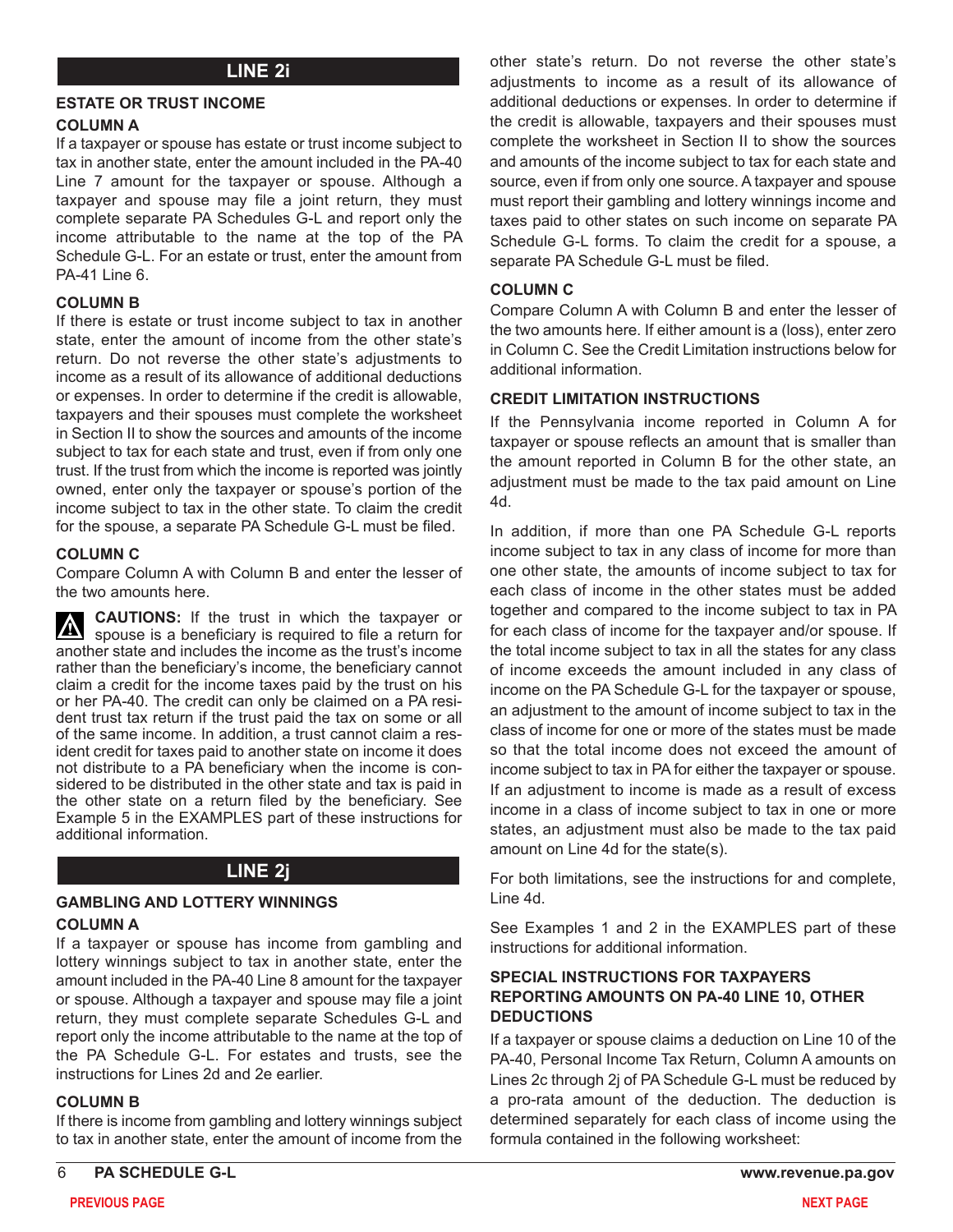- a. Enter the taxpayer or spouse amount included in one of the Lines 1c through 8 of the PA-40, Personal Income Tax Return . . . . . . . . . . . .
- b. Add only the positive amounts for the taxpayer or spouse included in Lines 1c through Line 8 as reported on the PA-40, Personal Income Tax Return . . . . . . . . . . . . . . . . . . . . . .
- c. Divide the amount for Step a by the amount for Step b and enter the result here (calculate to six decimal places) . . . . . . . . . . . . . . . . . . . . .
- d. Enter the taxpayer or spouse's Other Deduction amount Included in Line 10 of the PA-40, Personal Income Tax Return . . . . . . . . . . . .
- e. Multiply the amount for Step d by the ratio determined for Step c and enter the result here . . . . . . . . . . .
- f. Subtract the amount determined for Step e from the amount for Step a and enter the result here and on the appropriate Line 2c through 2j of PA Schedule  $G-L$  ................

Repeat Steps a through f for each class of income with positive income amounts included in Lines 1c through 8 of the PA-40, Personal Income Tax Return, for the taxpayer or spouse. See Example 2 in the EXAMPLES part of these instructions for additional information.

.

# **LINE 3**

Add the amounts on Lines 2c thru 2j for Column C and enter the result here.

# **LINE 4a**

Enter the amount of income tax reported to the other state as due and payable before any credits for taxes withheld, estimated tax payments or other payments are taken into account. This amount is generally the tax liability as determined on the other state's return. However, any special tax credits awarded or claimed must be used to reduce this amount.

# **LINE 4b**

Enter the amount of income tax actually paid to the other state in the form of estimated taxes, withholding taxes, extension payments and other payments (additional assessments of taxes). Other payments include payments intended to be made with the filing of the return if there is a balance due after the application of estimated taxes, withholding taxes and extension payments. If the payment of taxes due with the return will not be made, do not include the balance due on the return with this amount.

# **LINE 4c**

Enter the lesser of Line 4a or 4b.

# **LINE 4d**

If a taxpayer has more income subject to tax in the other state than in one or more of the PA classes of income or the combined income subject to tax in all the states in which there is income subject to tax is greater than the income subject to tax in one or more PA classes of income, an adjustment to the amount of tax paid to the other state is required. Also, if another state had income on which there was no tax paid in Pennsylvania or on which the amount of income subject to tax in Pennsylvania was reduced due to other losses that were not permitted or attributable to the other state, an adjustment must be made to reduce the amount of tax paid to the other state to reflect the proportionate tax paid on the income subject to tax in both states. For example, if the income subject to tax in the other state for net income from a business, profession or farm is more than the amount of the PA-40 net income from a business, profession, or farm (Line 2f, Column B is more than Line 2f, Column A), an adjustment is required for Line 4c. Complete the Worksheet for Adjusted Tax Paid in the Other State in Section III of the PA Schedule G-L to determine the amount of adjustment required to taxes. Enter the amount from Section III, Line 5.

# **LINE 4e**

Subtract Line 4d from Line 4c. Enter the result here.

# **LINE 5**

Multiply Line 3 by 3.07 percent (0.0307). Enter the result here.

# **LINE 6**

Enter the lesser of Line 4e or Line 5 here. Report the amount on the appropriate return as follows:

- Individual taxpayers must total the amount of allowable credit from Line 6 of all PA Schedules G-L and enter the amount on Line 22 of Form PA-40, Personal Income Tax Return.
- Estates and trusts must total the allowable credit from Line 6 of all PA Schedules G-L and enter the amount on Line 15 of Form PA-41, Fiduciary Income Tax Return.

# SECTION II

#### **SOURCES AND AMOUNTS OF INCOME SUBJECT TO TAX**

Complete the worksheet for each state where income from one or more sources is subject to tax.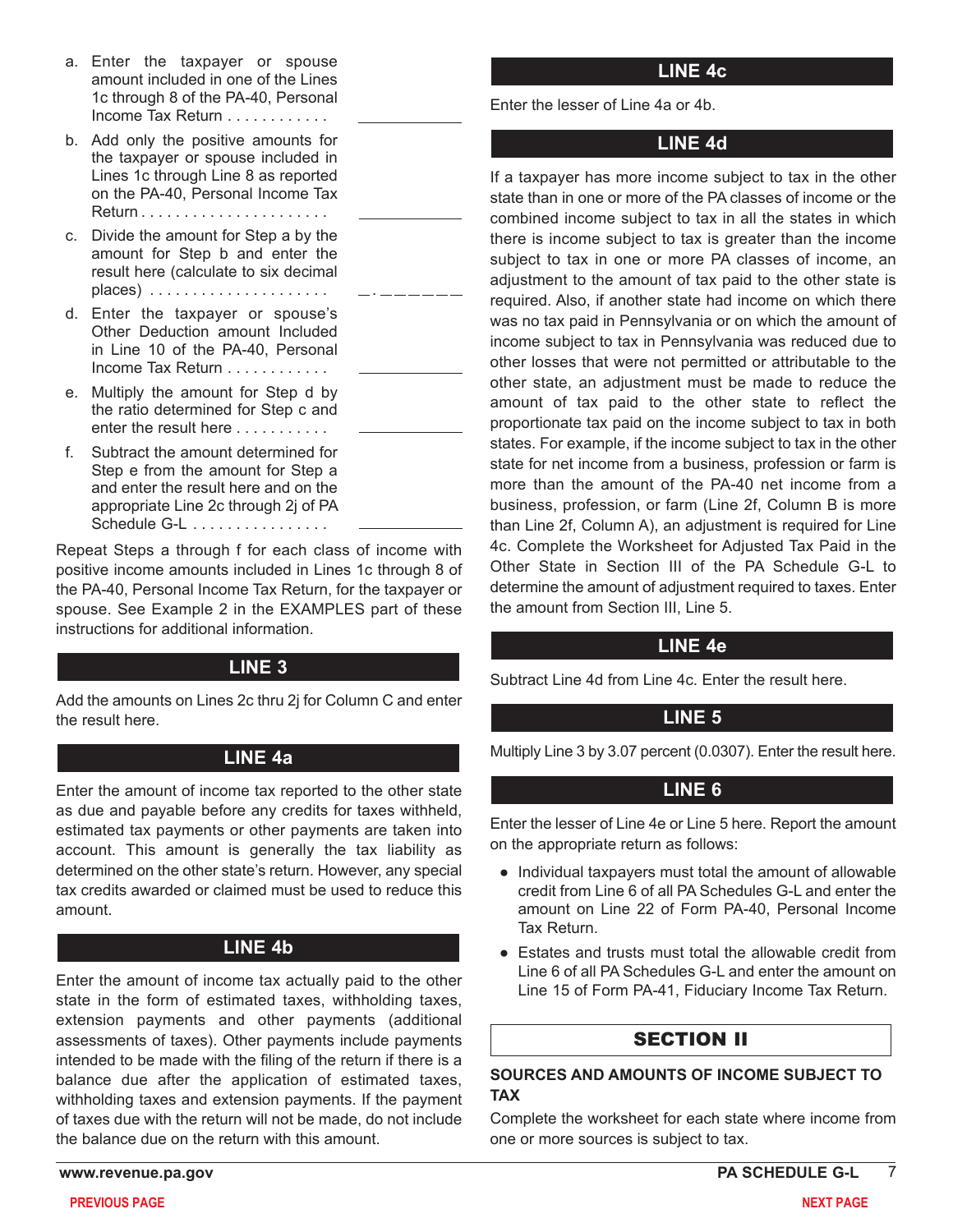# **LINE 1**

Enter the name of the company, partnership, limited liability company, PA S corporation, rental property, trust, casino or gambling operation (collectively henceforth known as source) for each source having income or loss attributable to the state shown in Section I, Line 1. Include the name of a separate source in Columns A thru D. Include additional worksheets if additional columns are needed to report the income from additional sources.

# **LINE 2**

Enter the amount of income or loss for each class of income attributable to each source shown on Line 1, Columns A thru D. Add the amounts in Columns A thru D for each class of income and enter the total for each class in Column E. The amount listed in Section II, Line 2, Column E must agree with the amounts shown for each corresponding class of income in Section I, Lines 2c thru 2j, Column B. Include additional worksheets if more columns are needed to report the income from additional sources. Classes of income reported from PA S corporations, partnerships or limited liability companies (entities) should be provided to each shareholder, partner or member.

# SECTION III

#### **ADJUSTED TAX PAID**

Complete the worksheet if any state's income subject to tax has been adjusted due to a credit limitation as defined in the Credit Limitation Instructions included in the Section I instructions.

**IMPORTANT:** When using fractions or ratios to deter- $\sqrt{\Lambda}$ mine amounts for this worksheet, calculate out to six decimal places.

# **LINE 1**

Enter the amount from Section I, Column C, Line 3 here.

# **LINE 2**

Add the amounts from Section I, Column B, Lines 2c through 2j. Enter the result here.

# **LINE 3**

Divide the amount on Line 1 by the amount on Line 2. If the result of dividing Line 1 by Line 2 equals 1.000000, no adjustment to tax paid is required. Do not complete Lines 4 and 5 of this section. Stop here and enter "0" on Section I, Line 4d.

#### **LINE 4**

Subtract Line 3 from 1.000000.

8 **PA SCHEDULE G-L www.revenue.pa.gov**

# **LINE 5**

Multiply the amount from Section III, Line 4 by the amount from Section I, Line 4c. Enter the result here and on Section I, Line 4d.

# **EXAMPLES**

#### **EXAMPLE 1**

Joe owns multiple business entities and reports total income for Pennsylvania purposes in the Net Income or Loss from the Operation of a Business, Profession of Farm class of income of \$100,000. This amount is the net amount Joe reports on Line 4 of his PA-40, Personal Income Tax Return, because one or more of the entities he owns has a loss in this class of income. One of the entities Joe owns operates in Pennsylvania, New Jersey, New York and Maryland. The total Line 4 income for the entity is \$200,000 with \$75,000 being PA-source income; with \$50,000 subject to tax in New Jersey; \$40,000 subject to tax in New York; and \$35,000 subject to tax in MD. He completes Schedule G-L for each of these states and in each state, the income subject to tax in the other states is business income and the amount of income subject to tax in each state is less than the net Pennsylvania Line 4 income of \$100,000. However, the total income subject to tax for the Line 4 class of income for all the states is \$125,000. Joe must limit his resident credit in one of the states so that his total resident credit for taxes paid to the other states does not exceed 3.07% of \$100,000 or \$3,070. Joe must also adjust the amount of tax paid in the state where the income was adjusted to the proportionate amount of tax related to the reduction in income. Furthermore, Joe must provide a statement with his return explaining why the credit was reduced for one of the states.

# **EXAMPLE 2**

Andy has compensation of \$80,000, reported on his PA-40 return. He did not claim any business expenses on PA Schedule UE. Andy also reported \$3,000 of interest income, \$5,000 of dividend income and \$8,000 of gains from the sale, exchange or disposition of property (gains) from a vacation property in Delaware. In addition, Andy has \$4,000 of income from a rental property he owns, which is also located in Delaware. Furthermore, Andy's work requires him to spend 90 percent of his time in the Delaware office of his employer. Andy has two children, and he contributes \$10,000 each to an IRC Section 529 plan on their behalf. On his PA-40 return, Andy reports a total of \$100,000 of PA taxable income on Line 9 of the return and \$20,000 on Line 10. Andy paid tax of \$6,000 to Delaware on total income subject to tax in Delaware of \$84,000 (compensation of \$72,000, gains of \$8,000 and rental income of \$4,000).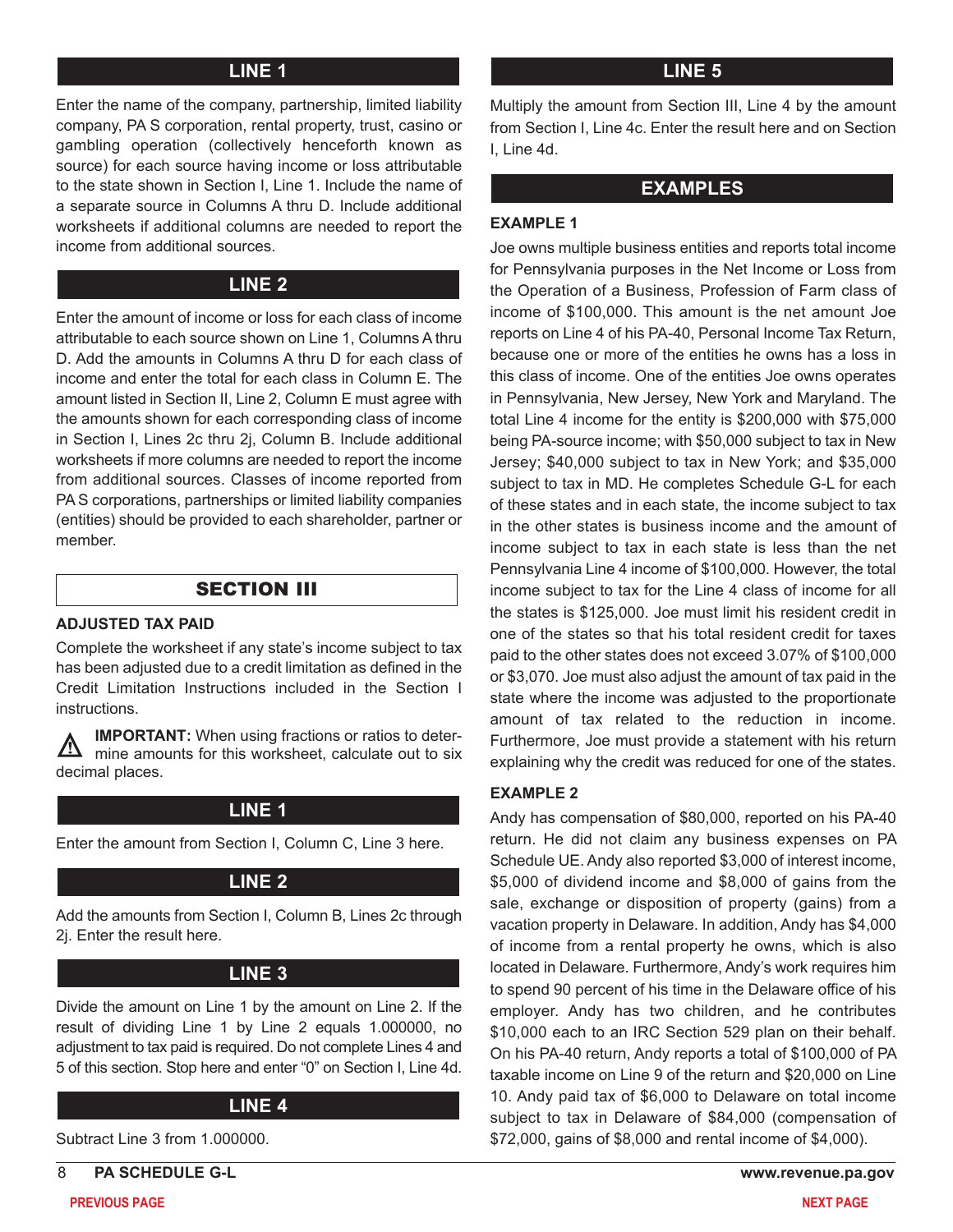Andy would report the following amounts in Column A of his PA Schedule G-L:

Line 2c - \$64,000 Line 2d -\$ 2,400 Line 2e - \$4,000 Line 2g -\$ 6,400 Line 2h -\$ 3,200

The amounts reported on each line of Column A for Andy are reduced by the pro-rat share of the Line 10 deduction using the worksheet in the Special Instructions for Taxpayers Reporting Amounts on PA-40 Line 10, Other Deductions. For example the amount reported on Line 2c was determined by taking the \$80,000 he reported as compensation dividing it by his total income of \$100,000 and multiplying it by the amount of his other deductions of \$20,000 and subtracting the result of \$16,000 PA compensation amount to get \$64,000 (\$80,000/\$100,000 x \$20,000 = \$16,000 \$80,000-  $$16,000 = $64,000$ ).

Although the total income Andy paid tax on to Delaware was \$84,000, he may only claim a resident credit on \$73,600 (\$64,000 of compensation, \$6,400 of gains and \$3,200 of rental income). Andy must also adjust his tax paid to the other state to \$5,257 by completing Section III and Section II, Lines 4d and 4e of PA Schedule G-L.

# **EXAMPLE 3**

Jeremy is a 50% shareholder of a PA S corporation that does business in multiple states. The S corporation files composite returns for all the states it does business in except two states. In one of the states, the entity is not an S corporation and the S corporation claims an out-of-state credit for that state. Jeremy files an individual tax return on his own for the other state where a composite return is not filed because he has other income from other sources in that state. Jeremy receives a PA Schedule RK-1 from the S corporation that includes his income along with a Resident Credit amount on Line 8 and an Other Credit amount on Line 9. He also receives a Statement of Resident Credits for Owners of a Pass-Through Entity from the S corporation that provides a breakdown of the resident credit amount from Line 8 of his PA Schedule RK-1. The statement also provides him with the required class(es) of income, tax paid and out-of-state credit amount for Line 9 of his PA Schedule RK-1. This example summarizes Jeremy's PA-40 filing requirements regarding the resident credits and out-of-state credit.

The PA-40 for Jeremy should include the following:

● PA Schedules G-L for each state related to the resident credit reported on Line 8 of Jeremy's PA Schedule RK-1. The PA Schedules G-L should be prepared using the breakdown provided on the Statement of Resident Credits for Owners of a Pass-Through Entity. The PA Schedules G-L should also have the Credit from Pass-Through Entity oval completed in the upper right corner of the schedule;

- A PA Schedule G-L for the out-of-state credit reported on Line 9 of Jeremy's PA Schedule RK-1. The PA Schedule G-L should be prepared using the information for the out-of-state credit provided on the Statement of Resident Credits for Owners of a Pass-Through Entity. The PA Schedules G-L should also have the Credit from Pass-Through Entity oval completed in the upper right corner of the schedule;
- A PA Schedule G-L for the state where Jeremy filed an individual tax return separately for his tax liability in that state;
- A copy of the Statement of Resident Credit for Owners of a Pass-Through Entity;
- A copy of the separately filed state tax return; and
- A copy of the PA Schedule RK-1 showing amounts reported on Lines 8 and 9.

#### **EXAMPLE 4**

Chansier is a partner in a partnership that does business in multiple states. The partnership files composite returns for all the states in which it does business except three states. Chansier files separate individual income tax returns for the additional three states in which the partnership does business. Chansier receives a PA Schedule RK-1 from the partnership along with a Statement of Resident Credits for Owners of a Pass-Through Entity. This example summarizes Chansier's PA-40 filing requirements regarding his resident credits.

The PA-40 for Chaniser should include the following:

- PA Schedules G-L for each state where composite returns were filed related to the resident credit reported to Chansier on the Statement of Resident Credits for Owners of a Pass-Through Entity;
- A PA Schedule G-L for each state where Chansier filed an individual tax return separately for his tax liability in each state;
- A copy of the Statement of Resident Credits for Owners of a Pass-Through Entity;
- A copy of the separately filed state tax returns for each state where Chansier filed separately; and
- A copy of the PA Schedule RK-1 from the partnership.

# **EXAMPLE 5**

The John Smith Grantor Retained Annuity Trust, a Pennsylvania resident trust, is a shareholder in PA S corporation that does business in multiple states. John Smith, an individual, is also a shareholder in the PA S corporation. The PA S corporation files composite returns on behalf of its shareholders for every state. The trust distributes all of its income to its one beneficiary, John Smith. For this example, the trust is not permitted to claim a resident credit for the taxes paid to the other states because it distributes all of its income. The trust is not permitted to pass the resident credits on to its beneficiary, John Smith, as it is not considered to be a pass-through entity. In addition, John Smith is not permitted to claim a resident credit on trust income distributed to him by the trust.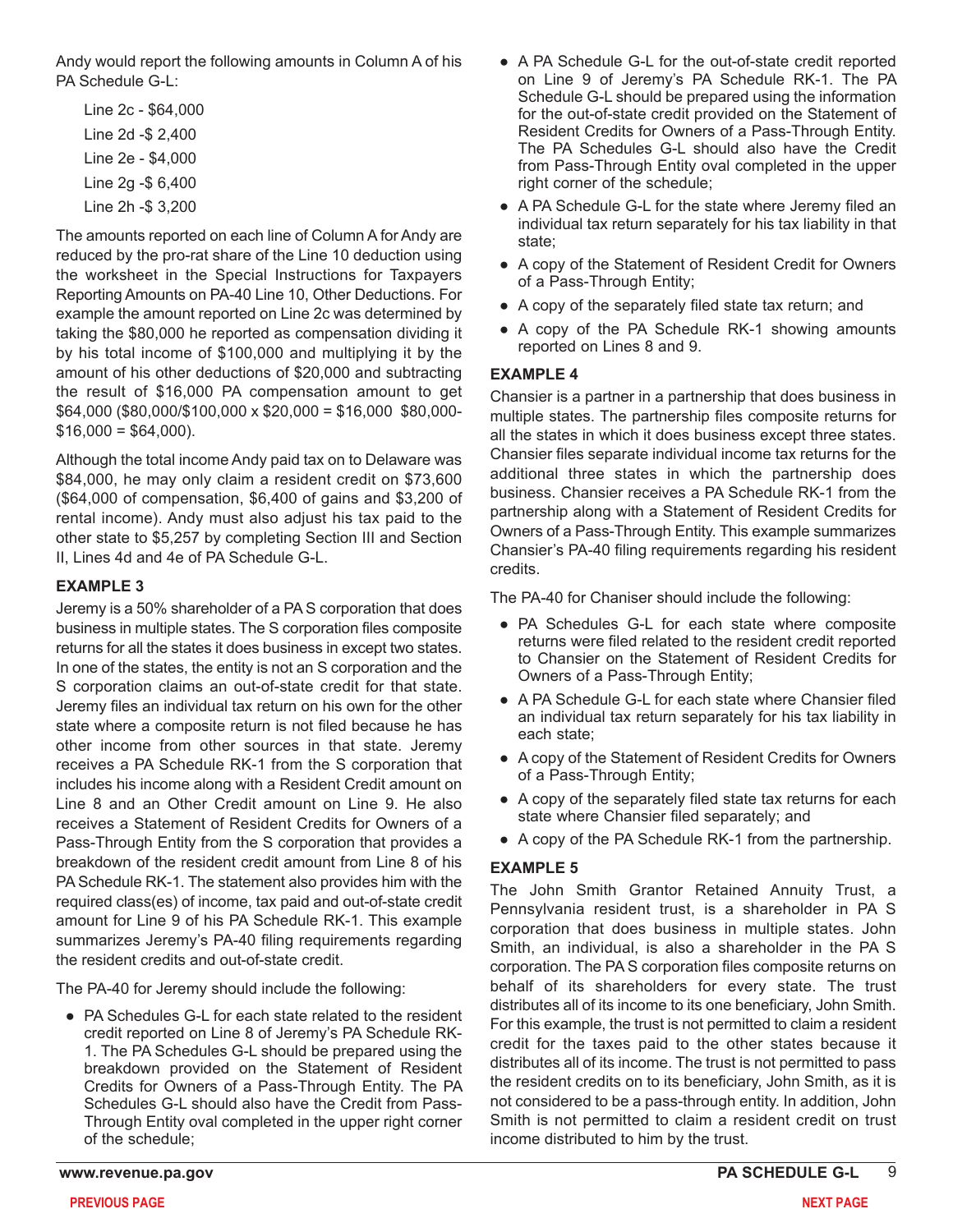#### **EXAMPLE 6**

Rhonda is a Pennsylvania resident and a professional hair and makeup artist for several celebrities and TV station personalities. She is a single member limited liability company reporting her income and expenses on PA Schedule C. Rhonda operates her business in several states. Rhonda files and pays income taxes in all the states in which she conducts business.

Rhonda's PA-40 should include the following:

- PA Schedules G-L for all the states where individual income tax returns are filed by Rhonda; and
- Copies of each state's tax returns filed by Rhonda for all the states in which she does business.